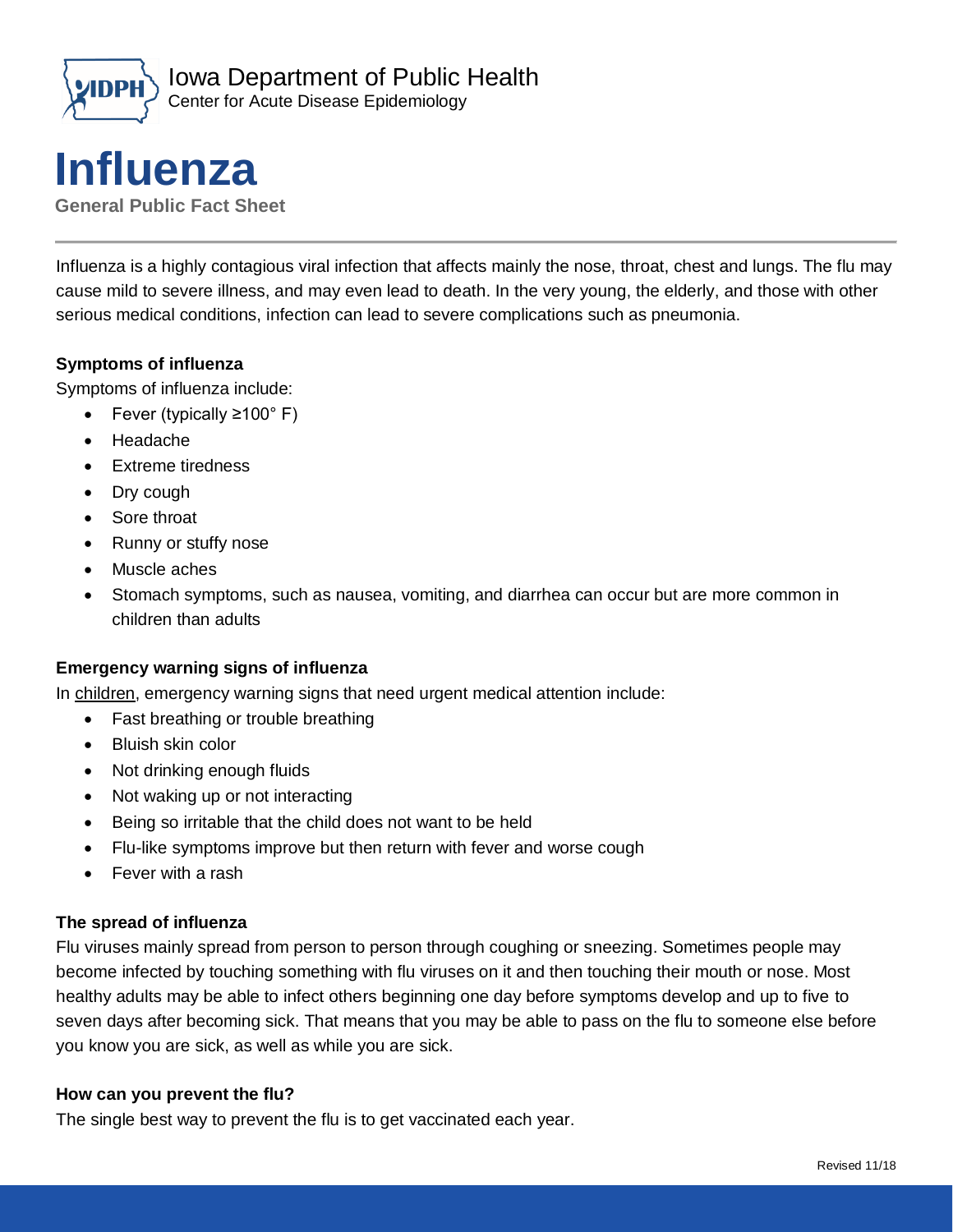- The "flu" shot- an inactivated vaccine (containing killed influenza virus) that is injected. The flu shot is approved for use in people six months of age and older, including healthy people and people with chronic medical conditions.
- An alternative to the inactivated vaccine is a recombinant vaccine (made without influenza virus) that is approved for people aged 18 and older.
- Recommendations for the use of live attenuated flu vaccine (LAIV4, specifically FluMist Quadrivalent nasal spray) were updated to include the option to received LAIV4 this season among those for whom it is appropriate. It should be noted that in the past there were concerns about the effectiveness of the LAIV in children aged 2 through 17 years and subsequent changes have been made to the LAIV formulation to address this, although there are no estimates of the effectiveness of the new formulation currently available.

About two weeks after vaccination, antibodies develop that protect against influenza virus infection. Flu vaccines will not protect against flu-like illnesses caused by non-influenza viruses.

If you get the flu:

- Stay home from work or school
- Make sure and get plenty of rest and water
- Over-the-counter medications may relieve symptoms
- Consult your doctor

## **Why you should get the flu vaccine every year**

The influenza virus changes every year as it makes its way around the world. Since the exact flu viruses are almost never the same from year to year, the strains of influenza in the vaccine changes each year. This is why you need to get a new flu vaccine every year. The vaccine only protects you from influenza for one year.

## **Vaccination**

Yearly flu vaccination should begin as soon as the vaccine is available, usually early in the fall. This will provide protection for the entire flu season.

## **Who should get vaccinated**

Yearly flu vaccination is recommended for almost everyone over 6 months of age, and is especially important for those people at high risk for developing flu-related complications, such as children younger than five, adults 65 years of age and older, pregnant women, and people with certain medical conditions like heart and lung problems, or diabetes.

For more information on influenza vaccination see the IDPH Iowa Immunization Program influenza vaccine information page at http://idph.iowa.gov/immtb/immunization/vaccine.

## **Antiviral medications**

Influenza antiviral drugs are prescription medicines (oral, inhaled and intravenous) that fight against the flu by keeping flu viruses from reproducing in your body. Antiviral drugs can make you feel better faster. They may also prevent serious flu complications. This could be especially important for people at high risk. These